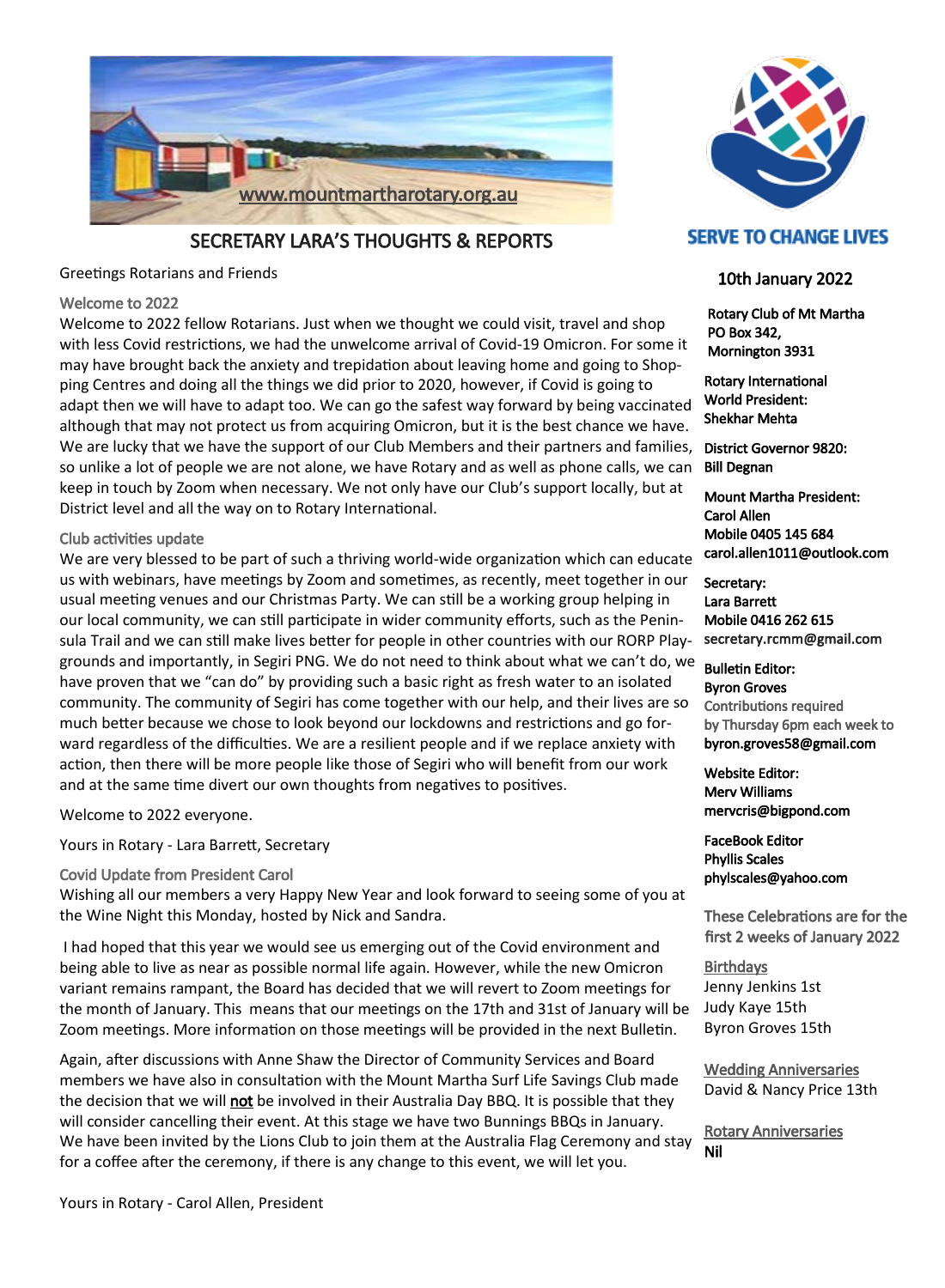

#### JANUARY IS MONTH VOCATIONAL SERVICE MONTH

| Mon 3 Jan  | No Meeting                                                       |
|------------|------------------------------------------------------------------|
| Mon 10 Jan | <b>Annual Wine Night</b>                                         |
| Mon 17 Jan | <b>Club Meeting - via Zoom TBA</b>                               |
| Sat 22 Jan | Bunnings BBQ - see Roster on page 5                              |
| Mon 24 Jan | <b>RCMM Committee meetings</b>                                   |
| Mon 31 Jan | <b>Club Meeting - via Zoom TBA</b>                               |
|            |                                                                  |
|            | <b>FEBRUARY IS PEACEBUILDING &amp; CONFLICT RESOLUTION MONTH</b> |

| Mon 7      | Club Meeting - PDG Una Hobday - Chair Food Plant Solutions Rotary Action Group |
|------------|--------------------------------------------------------------------------------|
|            |                                                                                |
| Mon 14     | <b>Club Meeting - TBA</b>                                                      |
| Sat 19 Feb | <b>Bunnings BBQ</b> - Roster will be published in coming weeks                 |
| Mon 21 Feb | <b>RCMM Committee meetings</b>                                                 |
| Mon 28 Feb | <b>Club Meeting - TBA</b>                                                      |

#### MARCH IS WATER, SANITATION & HYGIENE MONTH

| Mon 7 Mar  | <b>Club Meeting - Belinda Howe from Blue Cross Aged Care - Dementia</b> |
|------------|-------------------------------------------------------------------------|
|            |                                                                         |
| Mon 14 Mar | No Meeting - Labour Day Holiday                                         |
|            |                                                                         |
| Mon 14 Mar | <b>Bunnings BBQ - Roster will be published in coming weeks</b>          |
|            |                                                                         |
| Mon 21 Mar | <b>RCMM Committee meetings</b>                                          |
|            |                                                                         |
| Mon 28 Mar | <b>Club Meeting - TBA</b>                                               |
|            |                                                                         |

### OUR COMMUNITY & CLUB SUPPORTERS, TO WHOM WE ARE VERY GRATEFUL













**Bendigo Bank** 

**Mount Martha Community Bank Reanch**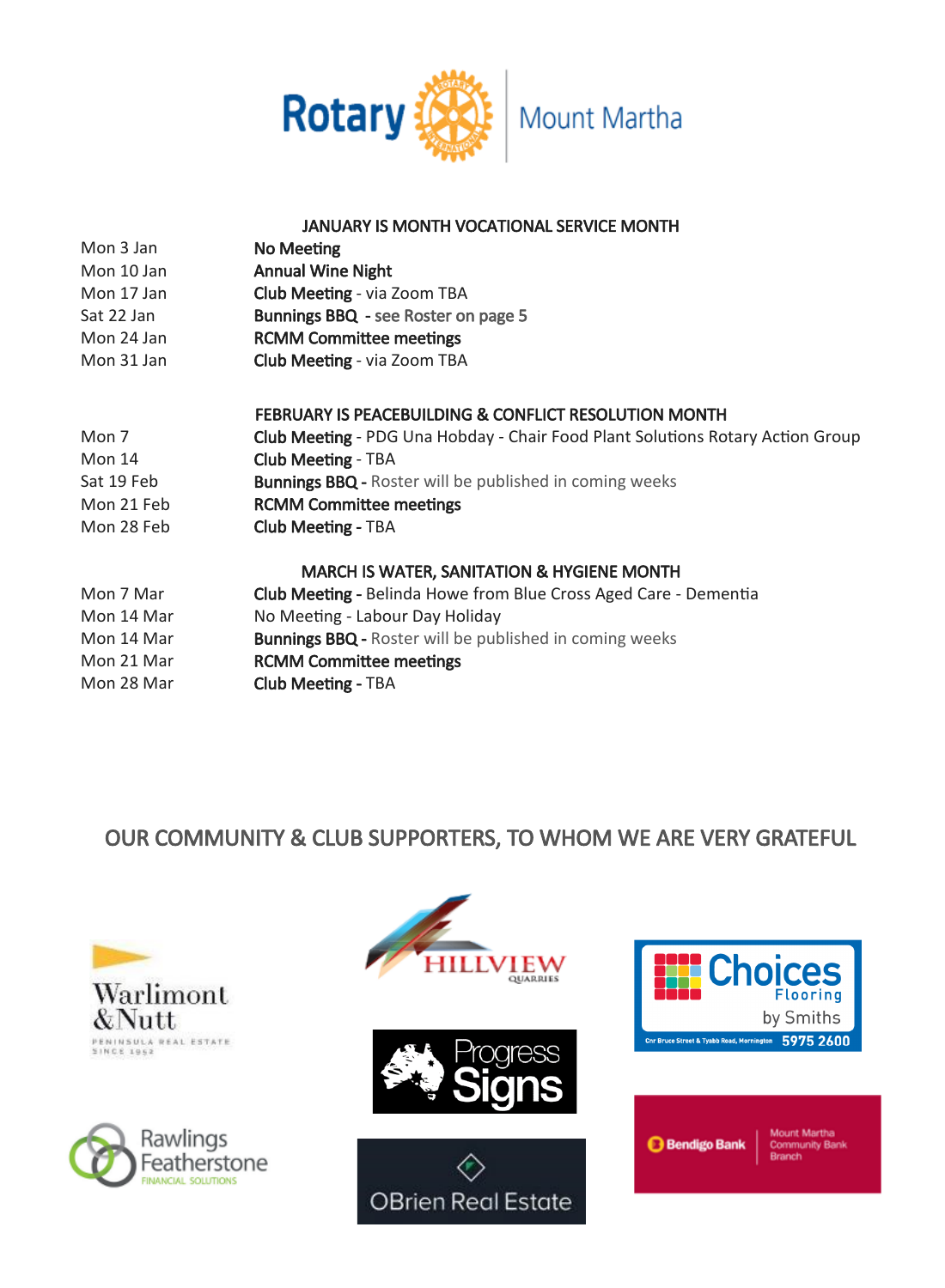

### SIGRI PNG WATER PROJECT

Joy of drinking clean water Project - PNG Sigri is a village of about 1,500 people at stands 45 minutes' drive from Mt Hagen, PNG. The village has no running water, and the women and children must walk over one kilometre and return with water in buckets, there are several structures in the village with metal roofs but no guttering or means to capture water.

The project was initiated through Jonathan Mayne and the International Committee and set up through Rotary Australia World Community Service to assist with funding of the project. Funds were received from Rotary Club of Mount Martha, Rotary Club of Warrnambool, Dragon Boats Australia, and individual donations.

The Sigri Team and community are working hard to complete the water project. Women and children are also helping out each day. Although there is a lack of cement mixer/ wheelbarrow and other necessary tools for the job in the village, it has not prevented them from working hard and achieving the goal.

Great news for the water project is that the local council leader is in the process of obtaining an additional 9500L water tank for the village. The village will now have a total of 38,000L storage capacity. The water tanks have been positioned on slabs, plumbed and approximately 650m distance dug out for pipe placement Taps at various locations within the village are fully operating. It rained few days ago and people living near building one have started to drink out of it for the first time. It was pure joy for the villagers. Collecting water with a cup to drink straight out of the tap was very special for them.

#### This is a recent message from Moses Pulop-Levey

These are some joyful celebrations and proud Sigri Village moments captured in marking the official opening of running water supply.

The children, women and men have put together some lovely messages to the Rotary Club of Mt Martha however, it may not be clear.

They expressed thankfulness and joy towards your generous gift in supplying materials for this life giving water project. All of the Team and community wish you and the Rotary Club a happy and prosperous 2022.

One job left to do now which is painting the rusted tin roofs of two buildings as shown below. The village feel the rusted tin roof may cause health risk for children and older villagers. They mentioned metal cover rust pain silver. I'm assuming it prevents further rusting.

They also asked for a long ladder to access roofing and to paint the rusted tin roof.

In summary,

- We now have 5x9500 litre water tanks
- 4 tanks on slab, tanks interconnected
- all 3 building fitted with gutters, down pipes and other plumbing fitted to all tanks.
- 600 meters of digging done and pipes buried.
- 8 tap stands with running water
- people have started drinking from the taps (super exciting)



More photos are on the next page

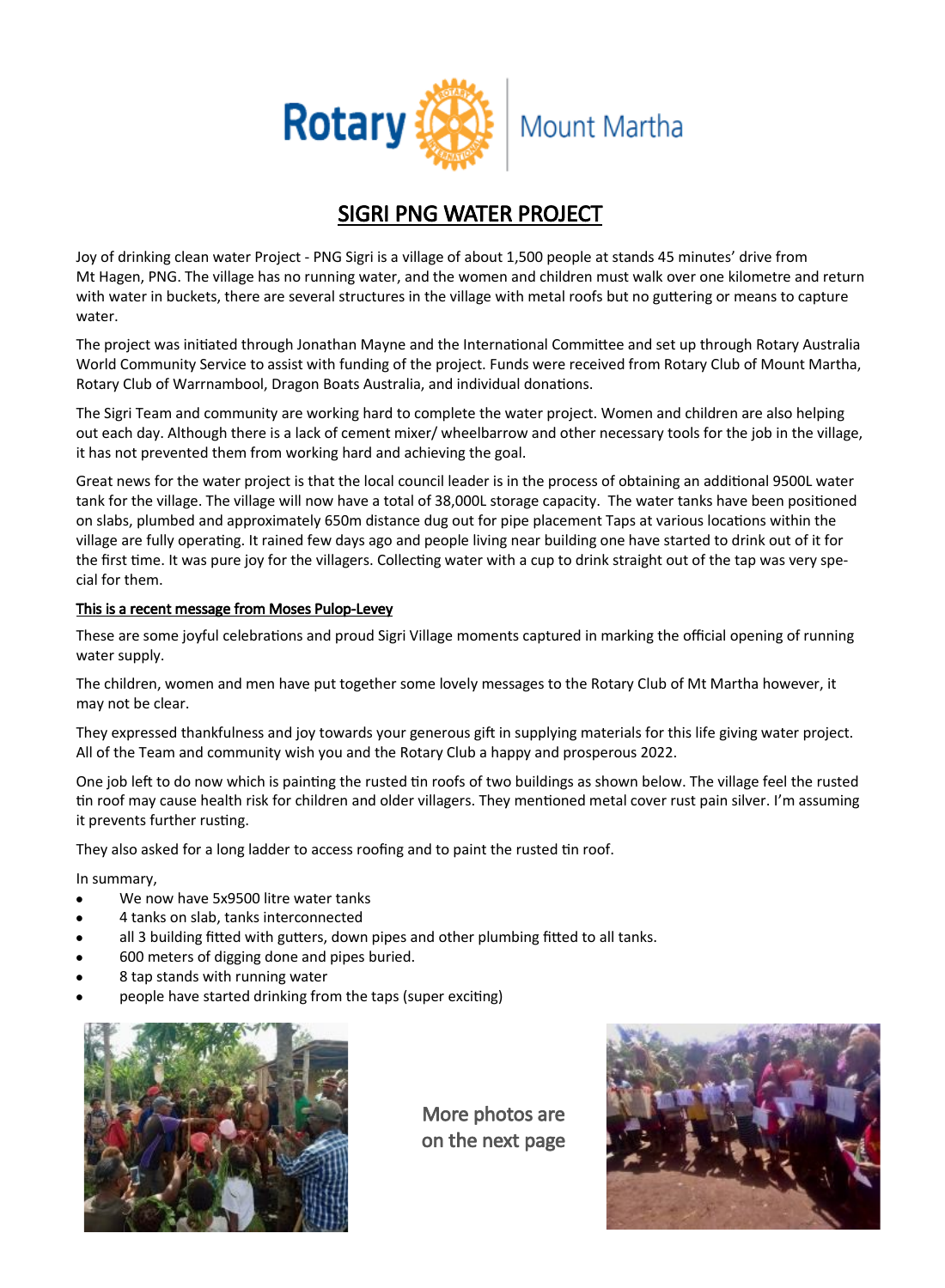

## SIGRI PNG WATER PROJECT

















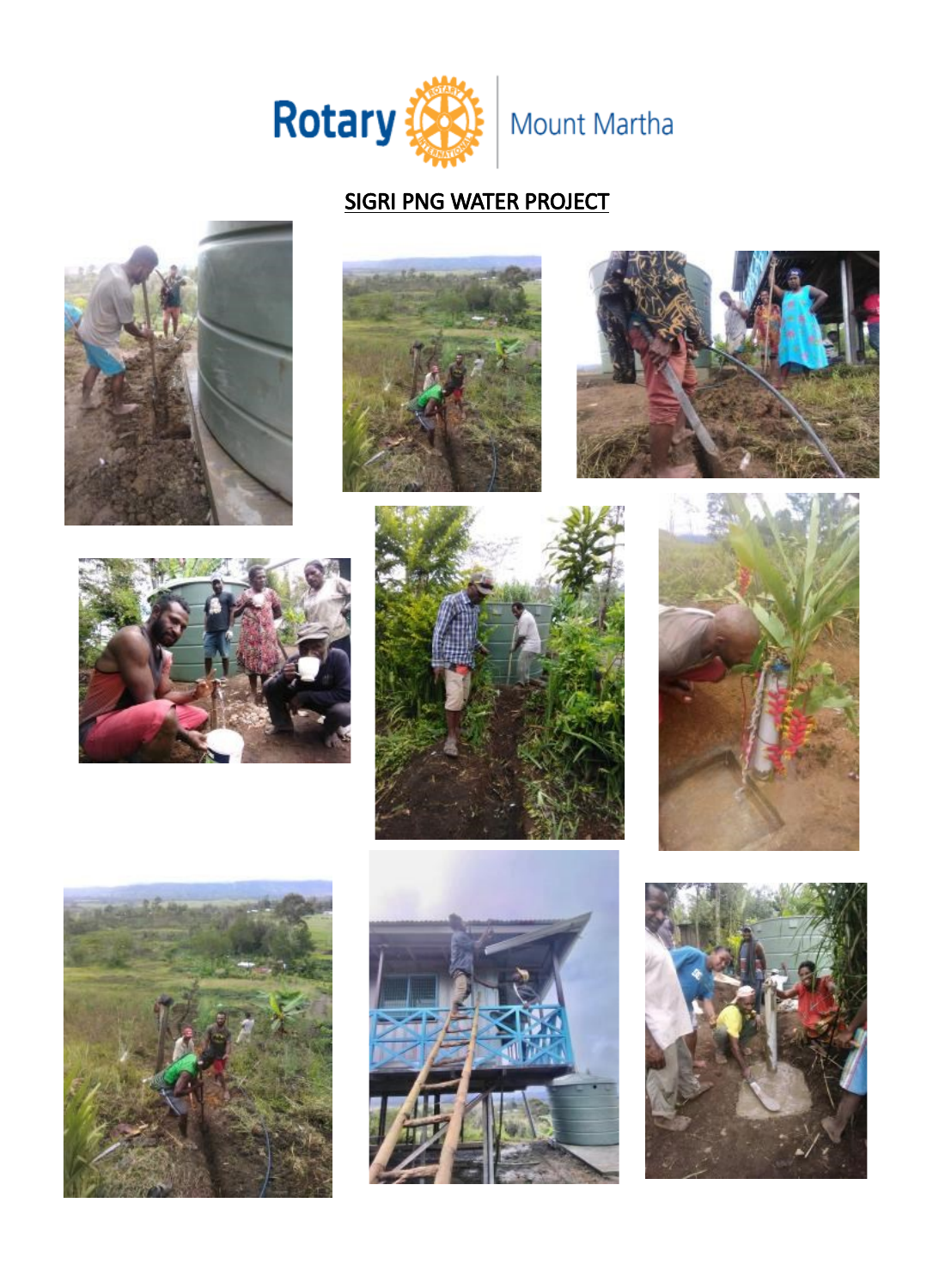

## SAUSAGE SIZZLE ROSTERS

BUNNINGS BBQ'S 8 to 11am 11am to 2pm 2pm b 5pm

#### Saturday 22nd January 2022 Roaming Supervisor all day - Peter Rawlings

Peter Warren **Bruce Ranken** Bruce Ranken Roger Annear Pat Morton **Pat Morton** Christian Materie Lyons **Christian Christian Christian Material Provinces** David Wheeler **No. 2018** Wayne Norris **Carol Allen** 

Rob Davies **No. 2018** Tom Barrett **Communis** Bill Cummins

Phyllis Scales **Ray Martin** Ray Martin **Ray Martin** Gordon Morriss Mary McIntyre **Bill Ewing Community** Bill Ewing **Barrie Sweeney** 

> If you are unable to make your allotted shift, please find another Member to replace you and advise Bill Cummins and Byron Groves

### MOUNT MARTHA ROTARIANS ENJOYING THEMSELVES AT THEIR CHRISTMAS PARTY IN DECEMBER





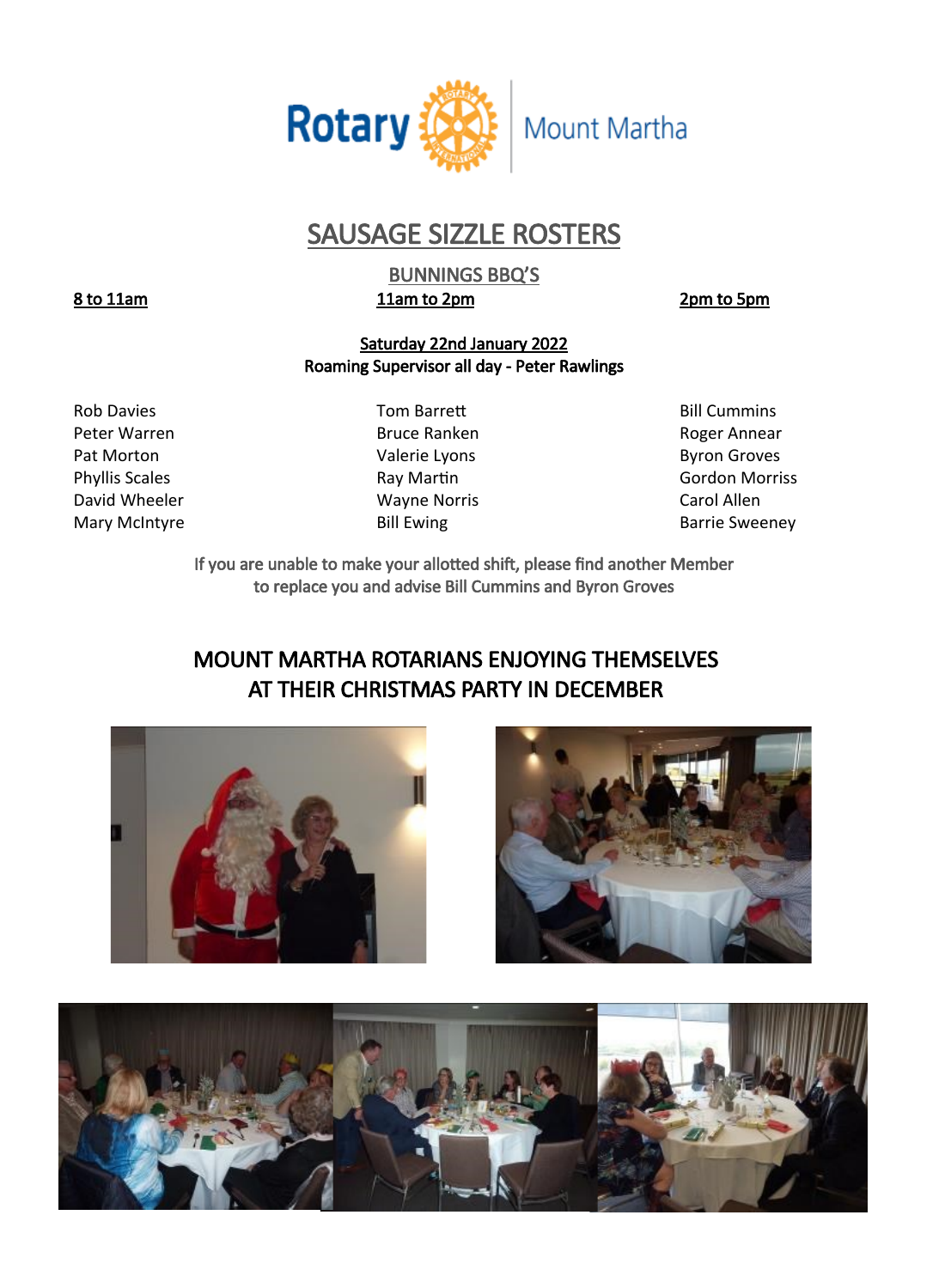



It is a walk, not a race! Bring the kids, walk your distance and make a vital contribution to fund research into Mental Health here in Australia

> **GET EVERYONE TOGETHER** TO WALK AND TALK FOR A GREAT CAUSE

WWW.LIFTTHELIDWALK.COM.AU/SORRENTO-VIC

Let's lift the Lid on mental illness! 100% OF PROFITS FUND VITAL MENTAL NEALTH RESEARCH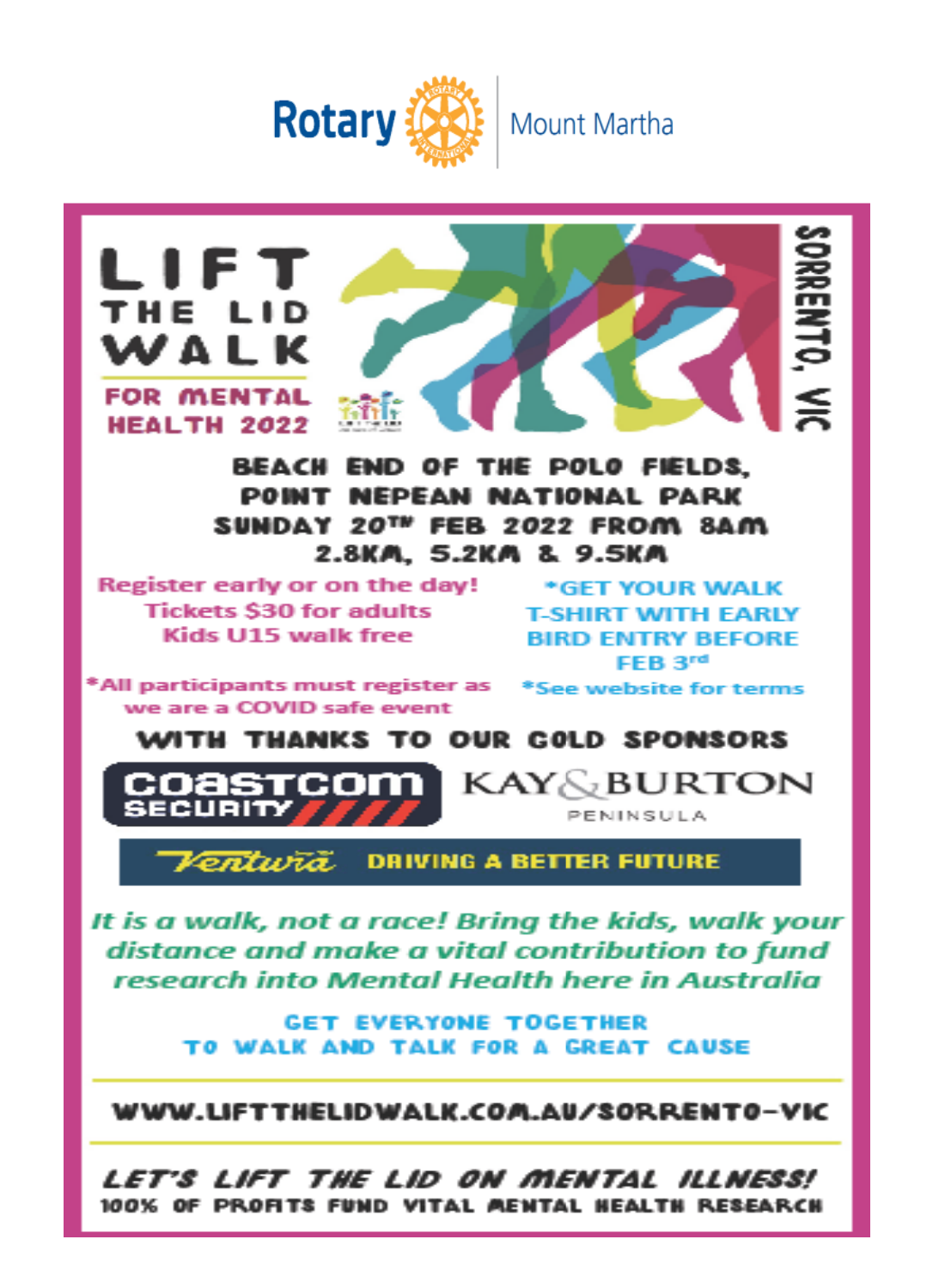

# C



**Presented by the Rotary Clubs** Mount Eliza, Mt Martha, Frankston, Rosebud/Rye & Frankston North

## **International**

# Women's D **Breakfast**

**#BreakTheBias Wednesday 2nd March 2022** 

## **Our Guest Speakers:**



**Sharn Coombes Criminal barrister** National Ambassador for HFH Two-time runner-up of Australian Survivor



Amanda Leck **Executive Director,** Australian Institute for Disaster Resilience Director Risk and Resilience, AFAC

## **Mornington Racecourse** 6:45am-9am Tickets: \$55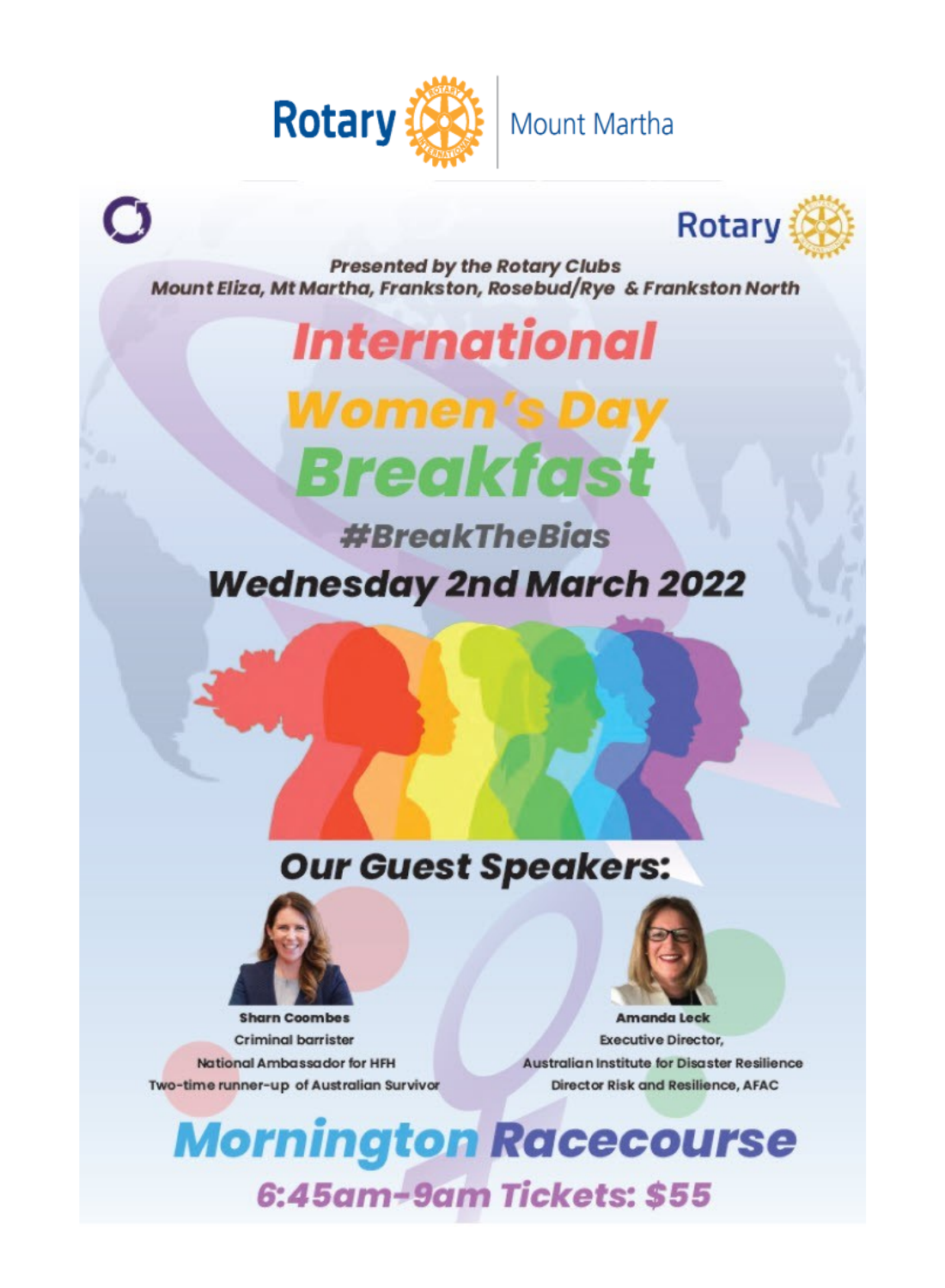

#### **Byron GMail**

**From: Sant-**To: Subject:

Sponsor Communications <sponsorcomm@schoolofstjude.co.tz> Friday, 17 December 2021 10:01 PM Rotary Club of Mount Martha Our teachers going beyond the curriculum

Dear All at Mount Martha Rotary.

Greetings from The School of St Jude.

As we wrap up this year, we would like to extend our gratitude to you for you have been a generous supporter of our teachers - thank you.

Your support makes it possible for our teachers to create a dynamic learning environment for our students. This short video here will give you further insight into how our teachers and students benefit from your generous support.

As seen in the video, our teachers, especially those who teach physical education and sports coaches, are at the forefront in supporting holistic education through sports and arts. They are helping our students build soft skills such as communication, leadership, teamwork, time management and resilience, which are very helpful in the 21<sup>st</sup> century. This also helps the students demonstrate good academic performance, as they become quick thinkers and creative individuals.

The passion and creativity our teachers apply towards teaching ensure that St Jude's offers a high-quality education to every one of our students. This, in turn, is creating a generation that can lead their families, community, and country with respect, responsibility, honesty, and kindness to growth and prosperity.

All at Mount Martha Rotary, thank you again for all your support towards the vital work done by our dedicated teachers. Together, we are fighting poverty through education.

From all of us at St Jude's, we wish you and your loved ones a very Merry Christmas and a Prosperous New **Year 2022** 

**Sponsor Relations Team.** 

P.S. Our school is officially closed for the holiday season, and we will be back on 17 January 2022. Our Head Office will close on 17 December and reopen on 11 January 2022. Should you need anything during this time, kindly email us and we look forward to getting back to you as soon as we return.

P. P. S. We have compiled our year in pictures so you can get a glimpse of what our year looked like, the great events and celebrations that transpired. Visit our Albums on our website to enjoy and share with friends and family.